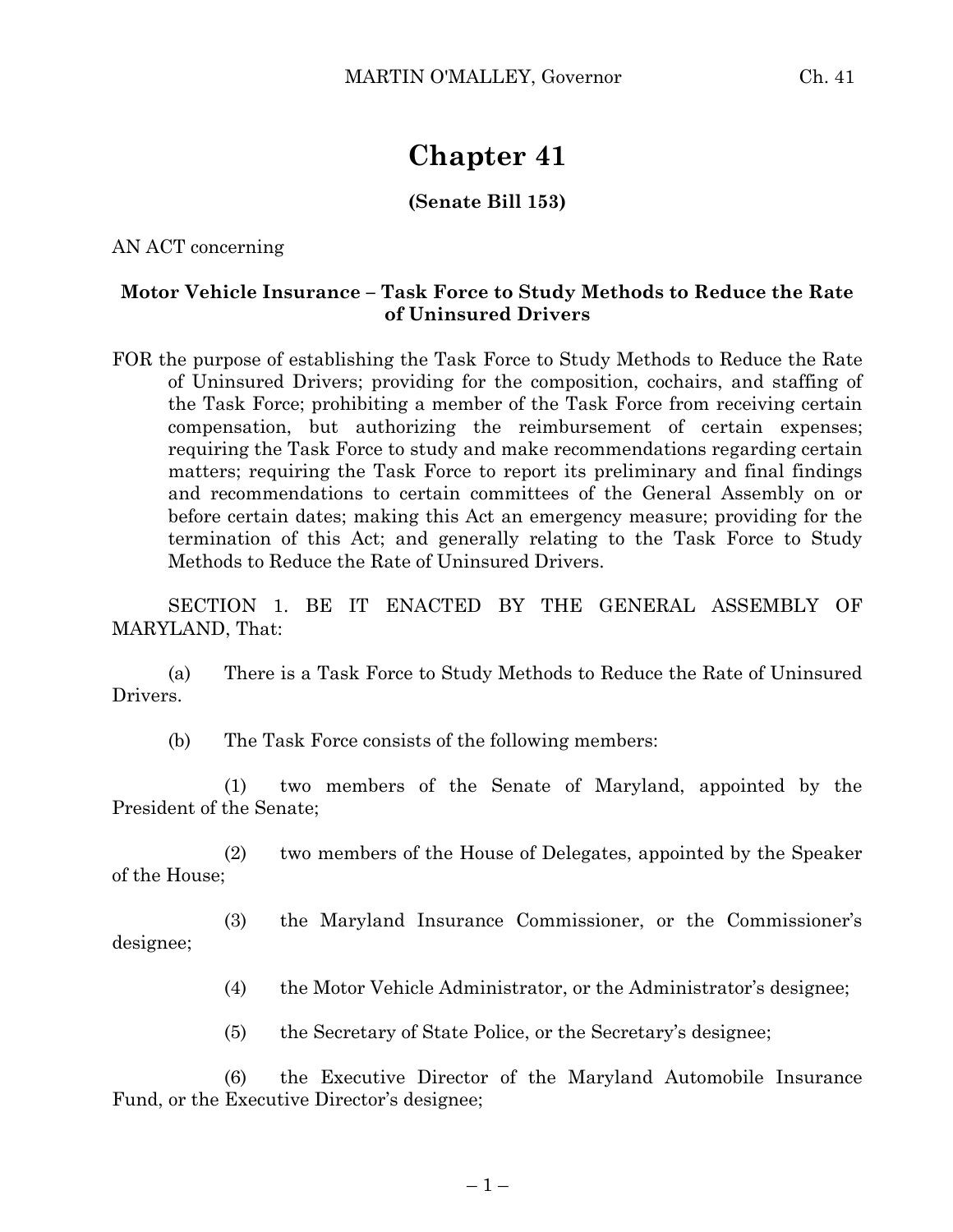#### Ch. 41 2014 LAWS OF MARYLAND

(7) the Executive Director of the Job Opportunities Task Force, or the Executive Director's designee; and

(8) the following members, appointed by the Governor:

(i) three representatives of  $\frac{1}{x}$  the companies that write private passenger motor vehicle insurance industry;

(ii) a representative of a consumer advocacy organization;

(iii) two representatives of motor vehicle insurance producers;

and

(iv) a member of a nonprofit national motor club member organization; and

(v) one member of the Bar of the Court of Appeals of Maryland who represents plaintiffs in private passenger motor vehicle insurance cases.

(c) (1) The President of the Senate shall designate the Senate cochair of the Task Force.

(2) The Speaker of the House of Delegates shall designate the House cochair of the Task Force.

(d) (1) The Department of Legislative Services shall provide staff for the Task Force.

(2) The Motor Vehicle Administration and the Maryland Insurance Administration shall provide staff assistance.

(e) A member of the Task Force:

(1) may not receive compensation as a member of the Task Force; but

(2) is entitled to reimbursement for expenses under the Standard State Travel Regulations, as provided in the State budget.

(f) The Task Force shall study and make recommendations regarding:

(1) (i) the rate of uninsured drivers in the State and other states and the ways in which the rate is calculated by the Motor Vehicle Administration and other entities; and

(ii) the impact on calculating the rate of uninsured drivers in the State of insurers reinstating the insurance coverage of a driver, from the inception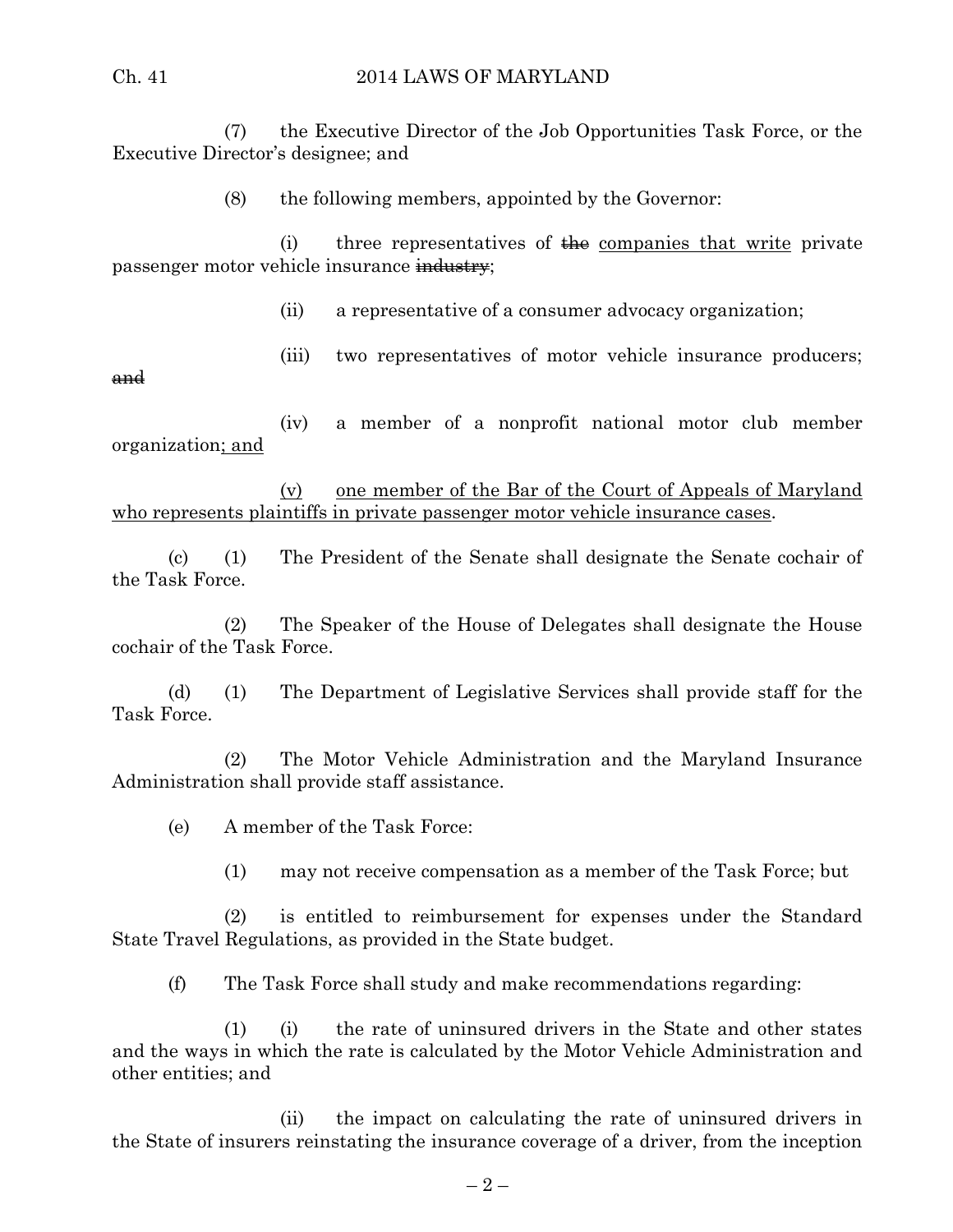of the policy term, after the driver pays any delinquent insurance premiums and applicable fines, although the Motor Vehicle Administration considers the driver to be uninsured during the period of lapsed coverage;

(2) the deterrents and incentives that are used in the State and in other states, or that could be used in the State, to reduce the rate of uninsured drivers, including:

(i) the imposition of, or an increase in, fines and penalties on uninsured drivers and how money from the fines and penalties collected is used, or could be used, to reduce the rate of uninsured drivers;

(ii) a requirement that a minimum fine or penalty, and reimbursement to the State for towing expenses, not be waived;

(iii) the implementation of an insurance verification system that verifies the purchase of insurance on a motor vehicle at the time the motor vehicle is registered with the Motor Vehicle Administration;

(iv) a requirement that a driver carry a card that shows evidence of insurance on the motor vehicle the driver is driving;

(v) the implementation of a police insurance verification system that links a license plate database to motor vehicle insurers databases;

(vi) the education of drivers, at the time of initial drivers' licensure, about the legal requirement to purchase insurance; and

(vii) making the act of knowingly presenting a false or otherwise invalid evidence of insurance an offense under the Maryland Vehicle Law;

(3) methods to  $\frac{reduce\ lower}{e}$  the cost of insurance, as a way to reduce the rate of uninsured drivers and promote economic and job opportunities associated with vehicle ownership, including:

(i) the implementation of an insurance plan with lower required coverages for specified low–income individuals;

(ii) the expansion of the personal injury protection waiver;  $\theta$ 

and

(iii) the implementation of a pay–as–you–drive insurance plan;

(iv) the use of safe driving and other discounts that private passenger motor vehicle insurers may offer to their policyholders; and